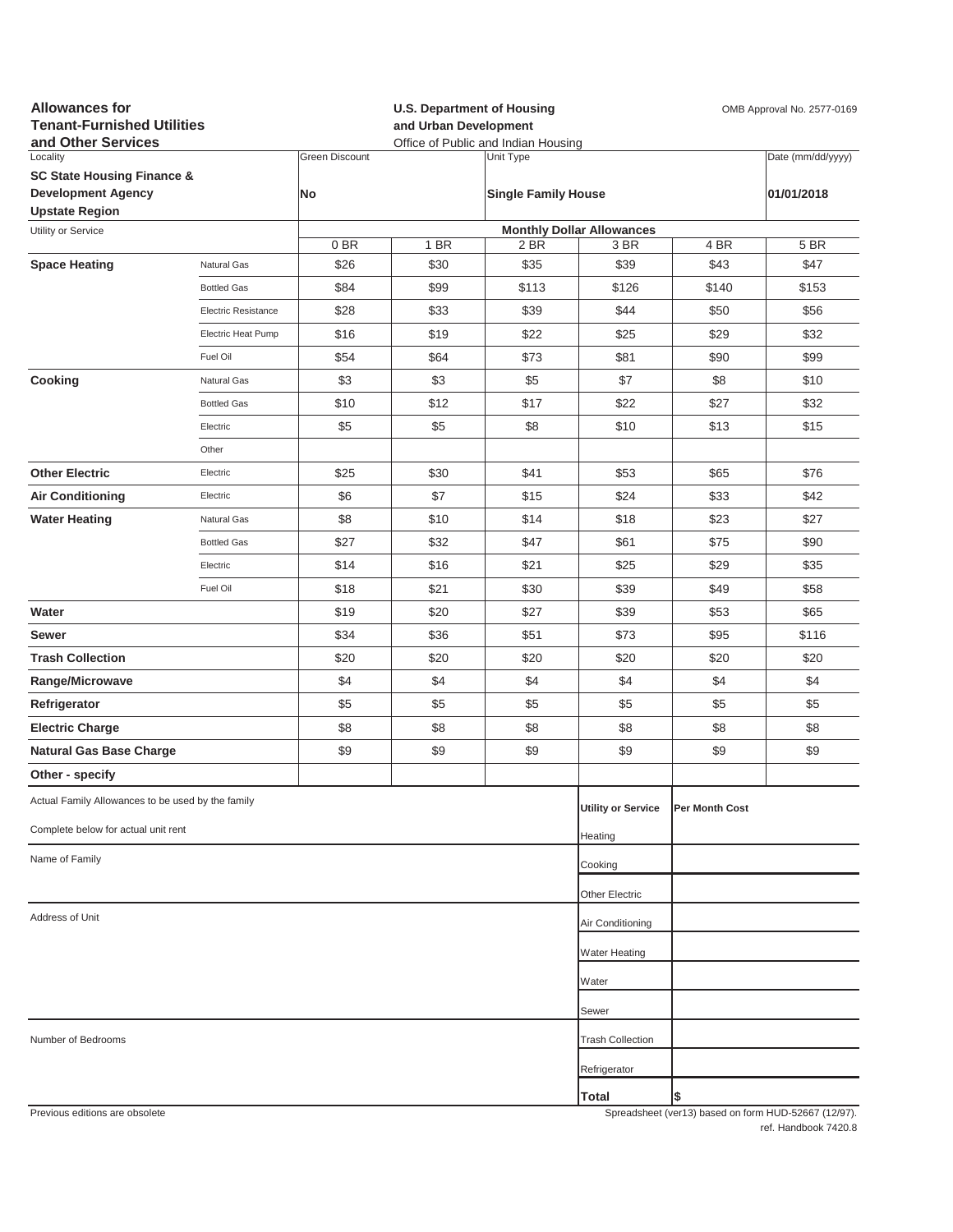| <b>Allowances for</b><br><b>Tenant-Furnished Utilities</b><br>and Other Services |                     | <b>U.S. Department of Housing</b><br>and Urban Development<br>Office of Public and Indian Housing |      |                            |                                  | OMB Approval No. 2577-0169 |                                                     |
|----------------------------------------------------------------------------------|---------------------|---------------------------------------------------------------------------------------------------|------|----------------------------|----------------------------------|----------------------------|-----------------------------------------------------|
| Locality<br><b>SC State Housing Finance &amp;</b>                                |                     | <b>Green Discount</b><br>Unit Type                                                                |      |                            |                                  | Date (mm/dd/yyyy)          |                                                     |
| <b>Development Agency</b><br><b>Upstate Region</b>                               |                     | <b>ENERGY STAR</b>                                                                                |      | <b>Single Family House</b> |                                  |                            | 01/01/2018                                          |
| Utility or Service                                                               |                     |                                                                                                   |      |                            | <b>Monthly Dollar Allowances</b> |                            |                                                     |
|                                                                                  |                     | 0BR                                                                                               | 1 BR | 2 BR                       | 3 BR                             | 4 BR                       | 5 BR                                                |
| <b>Space Heating</b>                                                             | Natural Gas         | \$21                                                                                              | \$25 | \$28                       | \$32                             | \$35                       | \$39                                                |
|                                                                                  | <b>Bottled Gas</b>  | \$69                                                                                              | \$81 | \$92                       | \$103                            | \$114                      | \$126                                               |
|                                                                                  | Electric Resistance | \$23                                                                                              | \$27 | \$31                       | \$36                             | \$41                       | \$45                                                |
|                                                                                  | Electric Heat Pump  | \$13                                                                                              | \$15 | \$18                       | \$20                             | \$23                       | \$26                                                |
|                                                                                  | Fuel Oil            | \$45                                                                                              | \$52 | \$60                       | \$67                             | \$74                       | \$81                                                |
| Cooking                                                                          | Natural Gas         | \$2                                                                                               | \$3  | \$4                        | \$5                              | \$7                        | \$8                                                 |
|                                                                                  | <b>Bottled Gas</b>  | \$8                                                                                               | \$9  | \$14                       | \$18                             | \$22                       | \$26                                                |
|                                                                                  | Electric            | \$4                                                                                               | \$4  | \$6                        | \$8                              | \$10                       | \$12                                                |
|                                                                                  | Other               |                                                                                                   |      |                            |                                  |                            |                                                     |
| <b>Other Electric</b>                                                            | Electric            | \$21                                                                                              | \$24 | \$34                       | \$44                             | \$53                       | \$63                                                |
| <b>Air Conditioning</b>                                                          | Electric            | \$5                                                                                               | \$5  | \$12                       | \$19                             | \$27                       | \$35                                                |
| <b>Water Heating</b>                                                             | Natural Gas         | \$7                                                                                               | \$8  | \$11                       | \$15                             | \$18                       | \$22                                                |
|                                                                                  | <b>Bottled Gas</b>  | \$23                                                                                              | \$27 | \$38                       | \$50                             | \$62                       | \$74                                                |
|                                                                                  | Electric            | \$11                                                                                              | \$13 | \$17                       | \$20                             | \$24                       | \$28                                                |
|                                                                                  | Fuel Oil            | \$15                                                                                              | \$17 | \$25                       | \$32                             | \$40                       | \$47                                                |
| Water                                                                            |                     | \$19                                                                                              | \$20 | \$27                       | \$39                             | \$53                       | \$65                                                |
| Sewer                                                                            |                     | \$34                                                                                              | \$36 | \$51                       | \$73                             | \$95                       | \$116                                               |
| <b>Trash Collection</b>                                                          |                     | \$20                                                                                              | \$20 | \$20                       | \$20                             | \$20                       | \$20                                                |
| Range/Microwave                                                                  |                     | \$4                                                                                               | \$4  | \$4                        | \$4                              | \$4                        | \$4                                                 |
| Refrigerator                                                                     |                     | \$5                                                                                               | \$5  | \$5                        | \$5                              | \$5                        | \$5                                                 |
| <b>Electric Charge</b>                                                           |                     | \$8                                                                                               | \$8  | \$8                        | \$8                              | \$8                        | \$8                                                 |
| <b>Natural Gas Base Charge</b>                                                   |                     | \$9                                                                                               | \$9  | \$9                        | \$9                              | \$9                        | \$9                                                 |
| Other - specify                                                                  |                     |                                                                                                   |      |                            |                                  |                            |                                                     |
| Actual Family Allowances to be used by the family                                |                     |                                                                                                   |      |                            | <b>Utility or Service</b>        | Per Month Cost             |                                                     |
| Complete below for actual unit rent                                              |                     |                                                                                                   |      |                            | Heating                          |                            |                                                     |
| Name of Family                                                                   |                     |                                                                                                   |      |                            | Cooking                          |                            |                                                     |
|                                                                                  |                     |                                                                                                   |      |                            | Other Electric                   |                            |                                                     |
| Address of Unit                                                                  |                     |                                                                                                   |      |                            | Air Conditioning                 |                            |                                                     |
|                                                                                  |                     |                                                                                                   |      |                            | <b>Water Heating</b>             |                            |                                                     |
|                                                                                  |                     |                                                                                                   |      |                            | Water                            |                            |                                                     |
|                                                                                  |                     |                                                                                                   |      |                            | Sewer                            |                            |                                                     |
| Number of Bedrooms                                                               |                     |                                                                                                   |      |                            | <b>Trash Collection</b>          |                            |                                                     |
|                                                                                  |                     |                                                                                                   |      |                            | Refrigerator                     |                            |                                                     |
|                                                                                  |                     |                                                                                                   |      |                            | Total                            | \$                         |                                                     |
| Previous editions are obsolete                                                   |                     |                                                                                                   |      |                            |                                  |                            | Spreadsheet (yer13) hased on form HUD-52667 (12/97) |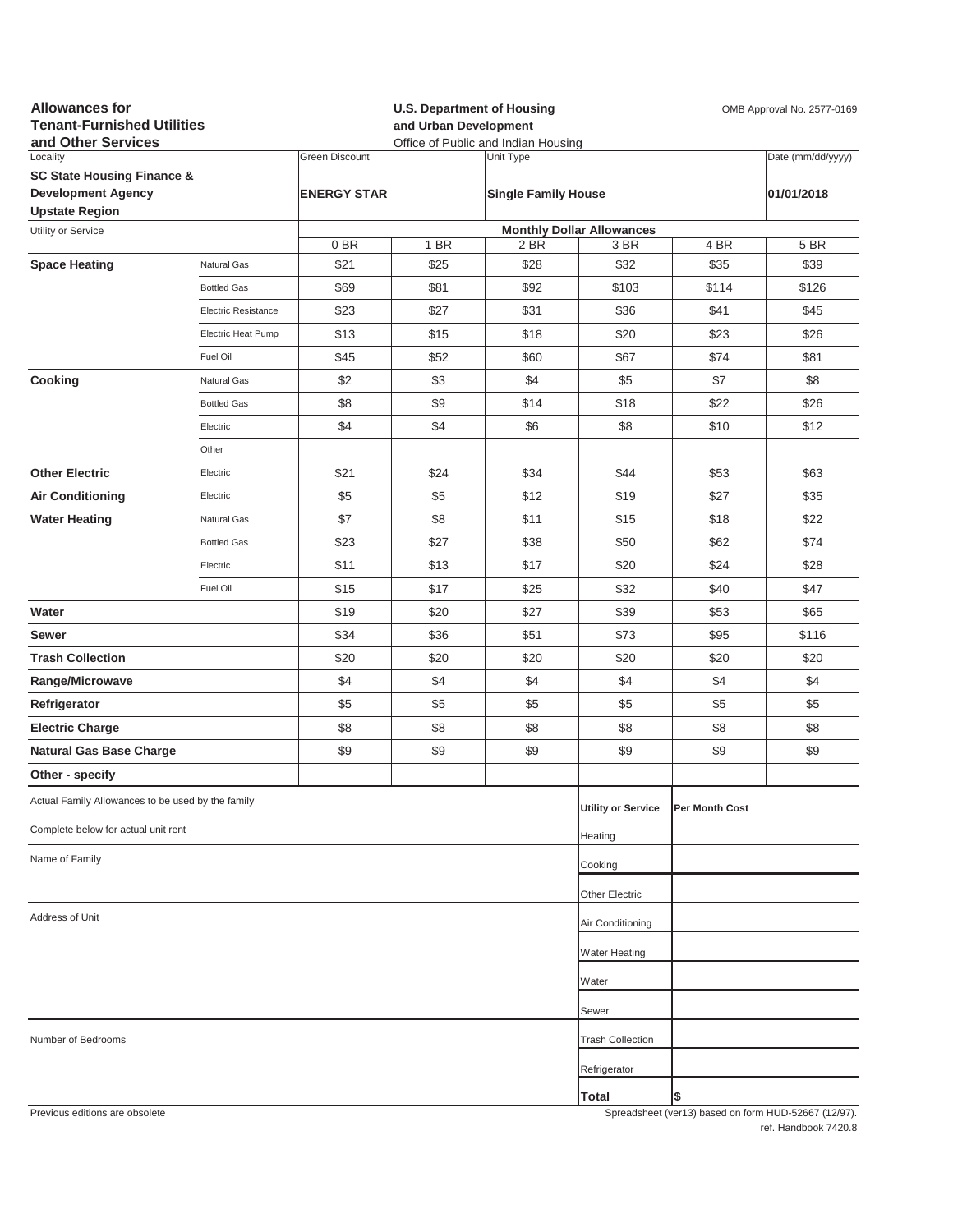| <b>Allowances for</b><br><b>Tenant-Furnished Utilities</b><br>and Other Services |                            |                             | <b>U.S. Department of Housing</b><br>and Urban Development<br>Office of Public and Indian Housing |                                              |                                          |                | OMB Approval No. 2577-0169                          |
|----------------------------------------------------------------------------------|----------------------------|-----------------------------|---------------------------------------------------------------------------------------------------|----------------------------------------------|------------------------------------------|----------------|-----------------------------------------------------|
| Locality<br><b>SC State Housing Finance &amp;</b><br><b>Development Agency</b>   |                            | <b>Green Discount</b><br>No |                                                                                                   | Unit Type<br>Lowrise Apartment (2 - 4 units) |                                          |                | Date (mm/dd/yyyy)<br>01/01/2018                     |
| <b>Upstate Region</b>                                                            |                            |                             |                                                                                                   |                                              |                                          |                |                                                     |
| Utility or Service                                                               |                            | 0BR                         | 1 BR                                                                                              | 2 BR                                         | <b>Monthly Dollar Allowances</b><br>3 BR | 4 BR           | 5 BR                                                |
| <b>Space Heating</b>                                                             | Natural Gas                | \$28                        | \$34                                                                                              | \$36                                         | \$38                                     | \$40           | \$43                                                |
|                                                                                  | <b>Bottled Gas</b>         | \$93                        | \$109                                                                                             | \$117                                        | \$124                                    | \$132          | \$139                                               |
|                                                                                  | <b>Electric Resistance</b> | \$18                        | \$22                                                                                              | \$27                                         | \$34                                     | \$40           | \$46                                                |
|                                                                                  | Electric Heat Pump         | \$14                        | \$17                                                                                              | \$20                                         | \$23                                     | \$26           | \$29                                                |
|                                                                                  | Fuel Oil                   | \$60                        | \$70                                                                                              | \$75                                         | \$80                                     | \$85           | \$90                                                |
| Cooking                                                                          | Natural Gas                | \$3                         | \$3                                                                                               | \$5                                          | \$7                                      | \$8            | \$10                                                |
|                                                                                  | <b>Bottled Gas</b>         | \$10                        | \$12                                                                                              | \$17                                         | \$22                                     | \$27           | \$32                                                |
|                                                                                  | Electric                   | \$5                         | \$5                                                                                               | \$8                                          | \$10                                     | \$13           | \$15                                                |
|                                                                                  | Other                      |                             |                                                                                                   |                                              |                                          |                |                                                     |
| <b>Other Electric</b>                                                            | Electric                   | \$21                        | \$25                                                                                              | \$34                                         | \$44                                     | \$54           | \$63                                                |
| <b>Air Conditioning</b>                                                          | Electric                   | \$8                         | \$9                                                                                               | \$13                                         | \$17                                     | \$22           | \$26                                                |
| <b>Water Heating</b>                                                             | Natural Gas                | \$8                         | \$10                                                                                              | \$14                                         | \$18                                     | \$23           | \$27                                                |
|                                                                                  | <b>Bottled Gas</b>         | \$27                        | \$32                                                                                              | \$47                                         | \$61                                     | \$75           | \$90                                                |
|                                                                                  | Electric                   | \$14                        | \$16                                                                                              | \$21                                         | \$25                                     | \$29           | \$34                                                |
|                                                                                  | Fuel Oil                   | \$18                        | \$21                                                                                              | \$30                                         | \$39                                     | \$49           | \$58                                                |
| Water                                                                            |                            | \$19                        | \$20                                                                                              | \$27                                         | \$39                                     | \$53           | \$65                                                |
| Sewer                                                                            |                            | \$34                        | \$36                                                                                              | \$51                                         | \$73                                     | \$95           | \$116                                               |
| <b>Trash Collection</b>                                                          |                            | \$20                        | \$20                                                                                              | \$20                                         | \$20                                     | \$20           | \$20                                                |
| Range/Microwave                                                                  |                            | \$4                         | \$4                                                                                               | \$4                                          | \$4                                      | \$4            | \$4                                                 |
| Refrigerator                                                                     |                            | \$5                         | \$5                                                                                               | \$5                                          | \$5                                      | \$5            | \$5                                                 |
| <b>Electric Charge</b>                                                           |                            | \$8                         | \$8                                                                                               | \$8                                          | \$8                                      | \$8            | \$8                                                 |
| <b>Natural Gas Base Charge</b>                                                   |                            | \$9                         | \$9                                                                                               | \$9                                          | \$9                                      | \$9            | \$9                                                 |
| Other - specify                                                                  |                            |                             |                                                                                                   |                                              |                                          |                |                                                     |
| Actual Family Allowances to be used by the family                                |                            |                             |                                                                                                   |                                              | <b>Utility or Service</b>                | Per Month Cost |                                                     |
| Complete below for actual unit rent                                              |                            |                             |                                                                                                   |                                              | Heating                                  |                |                                                     |
| Name of Family                                                                   |                            |                             |                                                                                                   |                                              | Cooking                                  |                |                                                     |
|                                                                                  |                            |                             |                                                                                                   |                                              | Other Electric                           |                |                                                     |
| Address of Unit                                                                  |                            |                             |                                                                                                   |                                              | Air Conditioning                         |                |                                                     |
|                                                                                  |                            |                             |                                                                                                   |                                              | Water Heating                            |                |                                                     |
|                                                                                  |                            |                             |                                                                                                   |                                              | Water                                    |                |                                                     |
|                                                                                  |                            |                             |                                                                                                   |                                              | Sewer                                    |                |                                                     |
| Number of Bedrooms                                                               |                            |                             |                                                                                                   |                                              | <b>Trash Collection</b>                  |                |                                                     |
|                                                                                  |                            |                             |                                                                                                   |                                              | Refrigerator                             |                |                                                     |
|                                                                                  |                            |                             |                                                                                                   |                                              | <b>Total</b>                             | \$             |                                                     |
| Previous editions are obsolete                                                   |                            |                             |                                                                                                   |                                              |                                          |                | Spreadsheet (ver13) hased on form HUD-52667 (12/97) |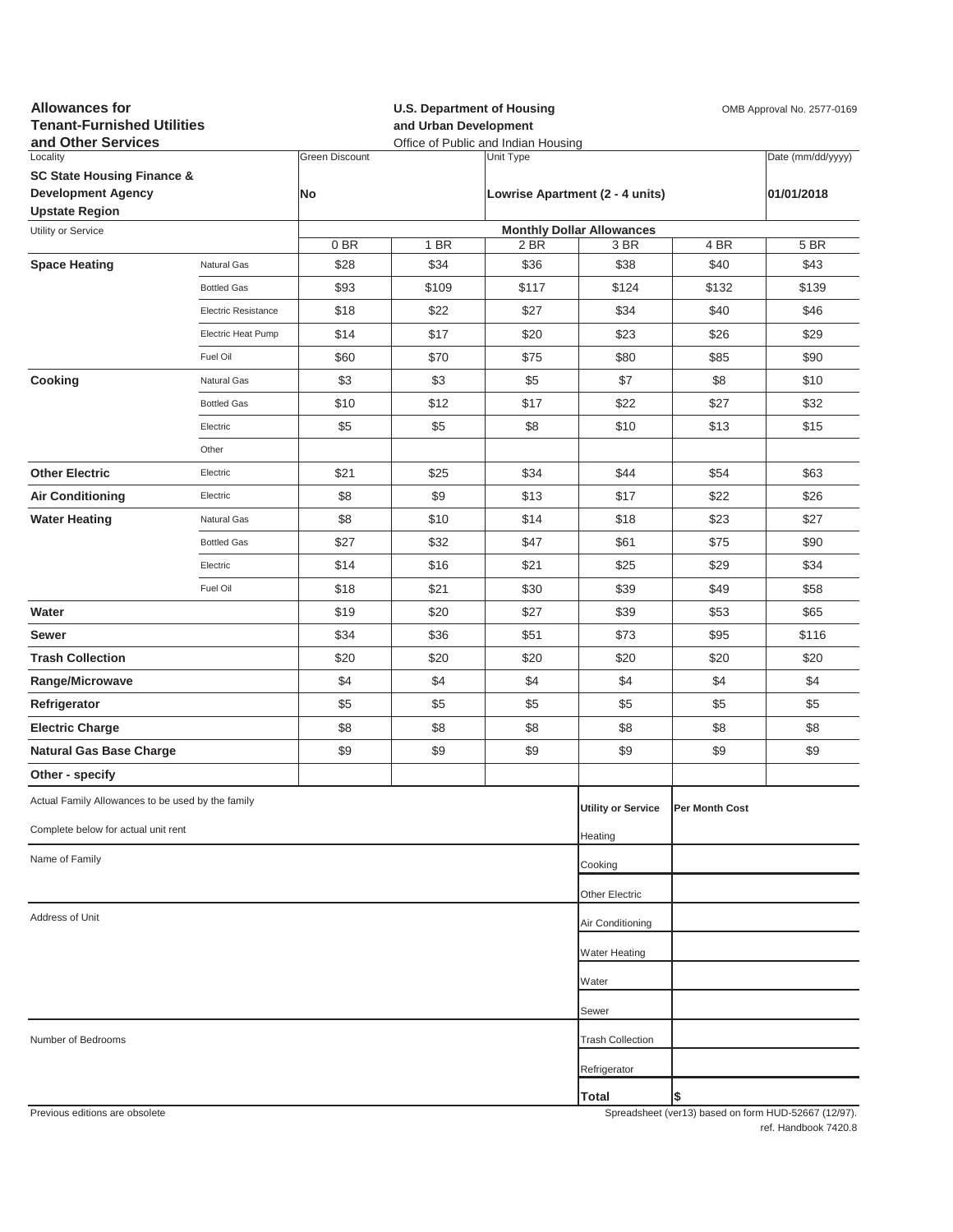| <b>Allowances for</b><br><b>Tenant-Furnished Utilities</b><br>and Other Services                        |                     |                                             | <b>U.S. Department of Housing</b><br>and Urban Development<br>Office of Public and Indian Housing |                                              |                                  |                | OMB Approval No. 2577-0169                          |  |
|---------------------------------------------------------------------------------------------------------|---------------------|---------------------------------------------|---------------------------------------------------------------------------------------------------|----------------------------------------------|----------------------------------|----------------|-----------------------------------------------------|--|
| Locality<br><b>SC State Housing Finance &amp;</b><br><b>Development Agency</b><br><b>Upstate Region</b> |                     | <b>Green Discount</b><br><b>ENERGY STAR</b> |                                                                                                   | Unit Type<br>Lowrise Apartment (2 - 4 units) |                                  |                | Date (mm/dd/yyyy)<br>01/01/2018                     |  |
| Utility or Service                                                                                      |                     |                                             |                                                                                                   |                                              | <b>Monthly Dollar Allowances</b> |                |                                                     |  |
|                                                                                                         |                     | 0BR                                         | 1 BR                                                                                              | 2 BR                                         | 3 BR                             | 4 BR           | 5 BR                                                |  |
| <b>Space Heating</b>                                                                                    | Natural Gas         | \$23                                        | \$27                                                                                              | \$29                                         | \$31                             | \$33           | \$35                                                |  |
|                                                                                                         | <b>Bottled Gas</b>  | \$76                                        | \$90                                                                                              | \$96                                         | \$102                            | \$108          | \$114                                               |  |
|                                                                                                         | Electric Resistance | \$15                                        | \$18                                                                                              | \$22                                         | \$27                             | \$32           | \$37                                                |  |
|                                                                                                         | Electric Heat Pump  | \$12                                        | \$14                                                                                              | \$16                                         | \$18                             | \$20           | \$23                                                |  |
|                                                                                                         | Fuel Oil            | \$49                                        | \$58                                                                                              | \$62                                         | \$66                             | \$70           | \$74                                                |  |
| Cooking                                                                                                 | Natural Gas         | \$2                                         | \$3                                                                                               | \$4                                          | \$5                              | \$7            | \$8                                                 |  |
|                                                                                                         | <b>Bottled Gas</b>  | \$8                                         | \$9                                                                                               | \$14                                         | \$18                             | \$22           | \$26                                                |  |
|                                                                                                         | Electric            | \$4                                         | \$4                                                                                               | \$6                                          | \$8                              | \$10           | \$12                                                |  |
|                                                                                                         | Other               |                                             |                                                                                                   |                                              |                                  |                |                                                     |  |
| <b>Other Electric</b>                                                                                   | Electric            | \$17                                        | \$20                                                                                              | \$28                                         | \$36                             | \$44           | \$52                                                |  |
| <b>Air Conditioning</b>                                                                                 | Electric            | \$7                                         | \$8                                                                                               | \$11                                         | \$14                             | \$17           | \$21                                                |  |
| <b>Water Heating</b>                                                                                    | Natural Gas         | \$7                                         | \$8                                                                                               | \$11                                         | \$15                             | \$18           | \$22                                                |  |
|                                                                                                         | <b>Bottled Gas</b>  | \$23                                        | \$27                                                                                              | \$38                                         | \$50                             | \$62           | \$74                                                |  |
|                                                                                                         | Electric            | \$11                                        | \$13                                                                                              | \$17                                         | \$20                             | \$24           | \$28                                                |  |
|                                                                                                         | Fuel Oil            | \$15                                        | \$17                                                                                              | \$25                                         | \$32                             | \$40           | \$47                                                |  |
| Water                                                                                                   |                     | \$19                                        | \$20                                                                                              | \$27                                         | \$39                             | \$53           | \$65                                                |  |
| Sewer                                                                                                   |                     | \$34                                        | \$36                                                                                              | \$51                                         | \$73                             | \$95           | \$116                                               |  |
| <b>Trash Collection</b>                                                                                 |                     | \$20                                        | \$20                                                                                              | \$20                                         | \$20                             | \$20           | \$20                                                |  |
| Range/Microwave                                                                                         |                     | \$4                                         | \$4                                                                                               | \$4                                          | \$4                              | \$4            | \$4                                                 |  |
| Refrigerator                                                                                            |                     | \$5                                         | \$5                                                                                               | \$5                                          | \$5                              | \$5            | \$5                                                 |  |
| <b>Electric Charge</b>                                                                                  |                     | \$8                                         | \$8                                                                                               | \$8                                          | \$8                              | \$8            | \$8                                                 |  |
| <b>Natural Gas Base Charge</b>                                                                          |                     | \$9                                         | \$9                                                                                               | \$9                                          | \$9                              | \$9            | \$9                                                 |  |
| Other - specify                                                                                         |                     |                                             |                                                                                                   |                                              |                                  |                |                                                     |  |
| Actual Family Allowances to be used by the family                                                       |                     |                                             |                                                                                                   |                                              | <b>Utility or Service</b>        | Per Month Cost |                                                     |  |
| Complete below for actual unit rent                                                                     |                     |                                             |                                                                                                   |                                              | Heating                          |                |                                                     |  |
| Name of Family                                                                                          |                     |                                             |                                                                                                   |                                              | Cooking                          |                |                                                     |  |
|                                                                                                         |                     |                                             |                                                                                                   |                                              | Other Electric                   |                |                                                     |  |
| Address of Unit                                                                                         |                     |                                             |                                                                                                   |                                              | Air Conditioning                 |                |                                                     |  |
|                                                                                                         |                     |                                             |                                                                                                   |                                              | Water Heating                    |                |                                                     |  |
|                                                                                                         |                     |                                             |                                                                                                   |                                              | Water                            |                |                                                     |  |
|                                                                                                         |                     |                                             |                                                                                                   |                                              | Sewer                            |                |                                                     |  |
| Number of Bedrooms                                                                                      |                     |                                             |                                                                                                   |                                              | <b>Trash Collection</b>          |                |                                                     |  |
|                                                                                                         |                     |                                             |                                                                                                   |                                              | Refrigerator                     |                |                                                     |  |
|                                                                                                         |                     |                                             |                                                                                                   |                                              | Total                            | \$             |                                                     |  |
| Previous editions are obsolete                                                                          |                     |                                             |                                                                                                   |                                              |                                  |                | Spreadsheet (ver13) based on form HUD-52667 (12/07) |  |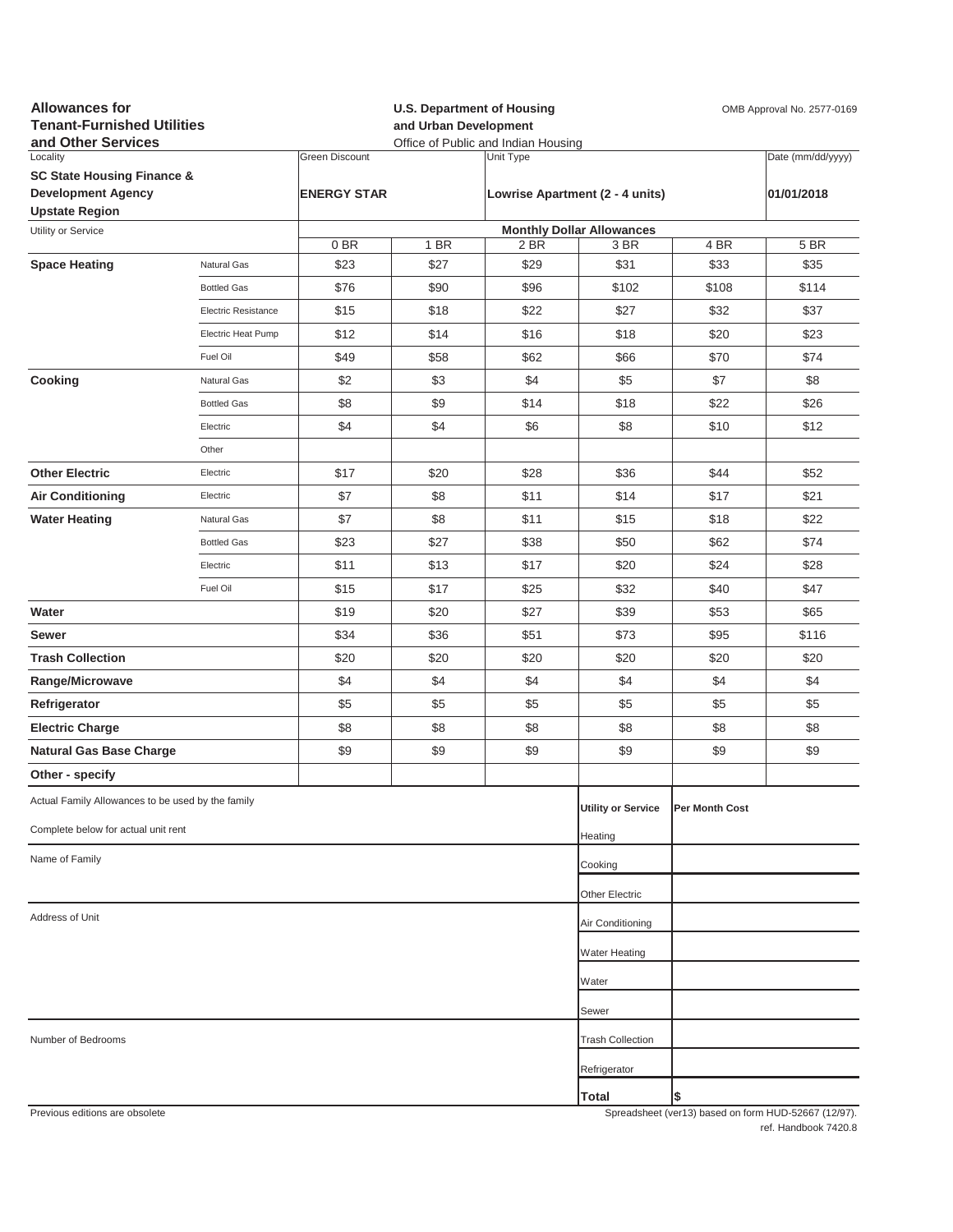| <b>Allowances for</b><br><b>Tenant-Furnished Utilities</b><br>and Other Services |                     |                | and Urban Development | <b>U.S. Department of Housing</b><br>Office of Public and Indian Housing | OMB Approval No. 2577-0169         |                |                                                     |  |
|----------------------------------------------------------------------------------|---------------------|----------------|-----------------------|--------------------------------------------------------------------------|------------------------------------|----------------|-----------------------------------------------------|--|
| Locality                                                                         |                     | Green Discount |                       | Unit Type                                                                |                                    |                | Date (mm/dd/yyyy)                                   |  |
| <b>SC State Housing Finance &amp;</b>                                            |                     |                |                       |                                                                          |                                    |                |                                                     |  |
| <b>Development Agency</b><br><b>Upstate Region</b>                               |                     | No             |                       |                                                                          | Larger Apartment Bldgs. (5+ units) |                | 01/01/2018                                          |  |
| Utility or Service                                                               |                     |                |                       |                                                                          | <b>Monthly Dollar Allowances</b>   |                |                                                     |  |
|                                                                                  |                     | 0BR            | 1 BR                  | 2 BR                                                                     | 3 BR                               | 4 BR           | 5 BR                                                |  |
| <b>Space Heating</b>                                                             | Natural Gas         | \$18           | \$21                  | \$24                                                                     | \$27                               | \$30           | \$33                                                |  |
|                                                                                  | <b>Bottled Gas</b>  | \$59           | \$69                  | \$79                                                                     | \$88                               | \$98           | \$107                                               |  |
|                                                                                  | Electric Resistance | \$13           | \$15                  | \$19                                                                     | \$24                               | \$29           | \$34                                                |  |
|                                                                                  | Electric Heat Pump  | \$11           | \$13                  | \$15                                                                     | \$17                               | \$19           | \$22                                                |  |
|                                                                                  | Fuel Oil            | \$38           | \$45                  | \$51                                                                     | \$57                               | \$63           | \$69                                                |  |
| Cooking                                                                          | Natural Gas         | \$3            | \$3                   | \$5                                                                      | \$7                                | \$8            | \$10                                                |  |
|                                                                                  | <b>Bottled Gas</b>  | \$10           | \$12                  | \$17                                                                     | \$22                               | \$27           | \$32                                                |  |
|                                                                                  | Electric            | \$5            | \$5                   | \$8                                                                      | \$10                               | \$13           | \$15                                                |  |
|                                                                                  | Other               |                |                       |                                                                          |                                    |                |                                                     |  |
| <b>Other Electric</b>                                                            | Electric            | \$17           | \$20                  | \$28                                                                     | \$36                               | \$44           | \$52                                                |  |
| <b>Air Conditioning</b>                                                          | Electric            | \$7            | \$9                   | \$12                                                                     | \$15                               | \$19           | \$23                                                |  |
| <b>Water Heating</b>                                                             | Natural Gas         | \$7            | \$8                   | \$11                                                                     | \$15                               | \$18           | \$21                                                |  |
|                                                                                  | <b>Bottled Gas</b>  | \$22           | \$26                  | \$37                                                                     | \$49                               | \$60           | \$72                                                |  |
|                                                                                  | Electric            | \$11           | \$13                  | \$16                                                                     | \$20                               | \$24           | \$27                                                |  |
|                                                                                  | Fuel Oil            | \$14           | \$17                  | \$24                                                                     | \$31                               | \$39           | \$46                                                |  |
| Water                                                                            |                     | \$19           | \$20                  | \$27                                                                     | \$39                               | \$53           | \$65                                                |  |
| Sewer                                                                            |                     | \$34           | \$36                  | \$51                                                                     | \$73                               | \$95           | \$116                                               |  |
| <b>Trash Collection</b>                                                          |                     | \$20           | \$20                  | \$20                                                                     | \$20                               | \$20           | \$20                                                |  |
| Range/Microwave                                                                  |                     | \$4            | \$4                   | \$4                                                                      | \$4                                | \$4            | \$4                                                 |  |
| Refrigerator                                                                     |                     | \$5            | \$5                   | \$5                                                                      | \$5                                | \$5            | \$5                                                 |  |
| <b>Electric Charge</b>                                                           |                     | \$8            | \$8                   | \$8                                                                      | \$8                                | \$8            | \$8                                                 |  |
|                                                                                  |                     |                |                       | \$9                                                                      | \$9                                |                |                                                     |  |
| <b>Natural Gas Base Charge</b><br>Other - specify                                |                     | \$9            | \$9                   |                                                                          |                                    | \$9            | \$9                                                 |  |
|                                                                                  |                     |                |                       |                                                                          |                                    |                |                                                     |  |
| Actual Family Allowances to be used by the family                                |                     |                |                       |                                                                          | <b>Utility or Service</b>          | Per Month Cost |                                                     |  |
| Complete below for actual unit rent                                              |                     |                |                       |                                                                          | Heating                            |                |                                                     |  |
| Name of Family                                                                   |                     |                |                       |                                                                          | Cooking                            |                |                                                     |  |
|                                                                                  |                     |                |                       |                                                                          | Other Electric                     |                |                                                     |  |
| Address of Unit                                                                  |                     |                |                       |                                                                          | Air Conditioning                   |                |                                                     |  |
|                                                                                  |                     |                |                       |                                                                          | <b>Water Heating</b>               |                |                                                     |  |
|                                                                                  |                     |                |                       |                                                                          | Water                              |                |                                                     |  |
|                                                                                  |                     |                |                       |                                                                          | Sewer                              |                |                                                     |  |
| Number of Bedrooms                                                               |                     |                |                       |                                                                          | <b>Trash Collection</b>            |                |                                                     |  |
|                                                                                  |                     |                |                       |                                                                          | Refrigerator                       |                |                                                     |  |
|                                                                                  |                     |                |                       |                                                                          |                                    |                |                                                     |  |
| Previous editions are obsolete                                                   |                     |                |                       |                                                                          | Total                              | \$             | Spreadsheet (ver13) hased on form HUD-52667 (12/97) |  |